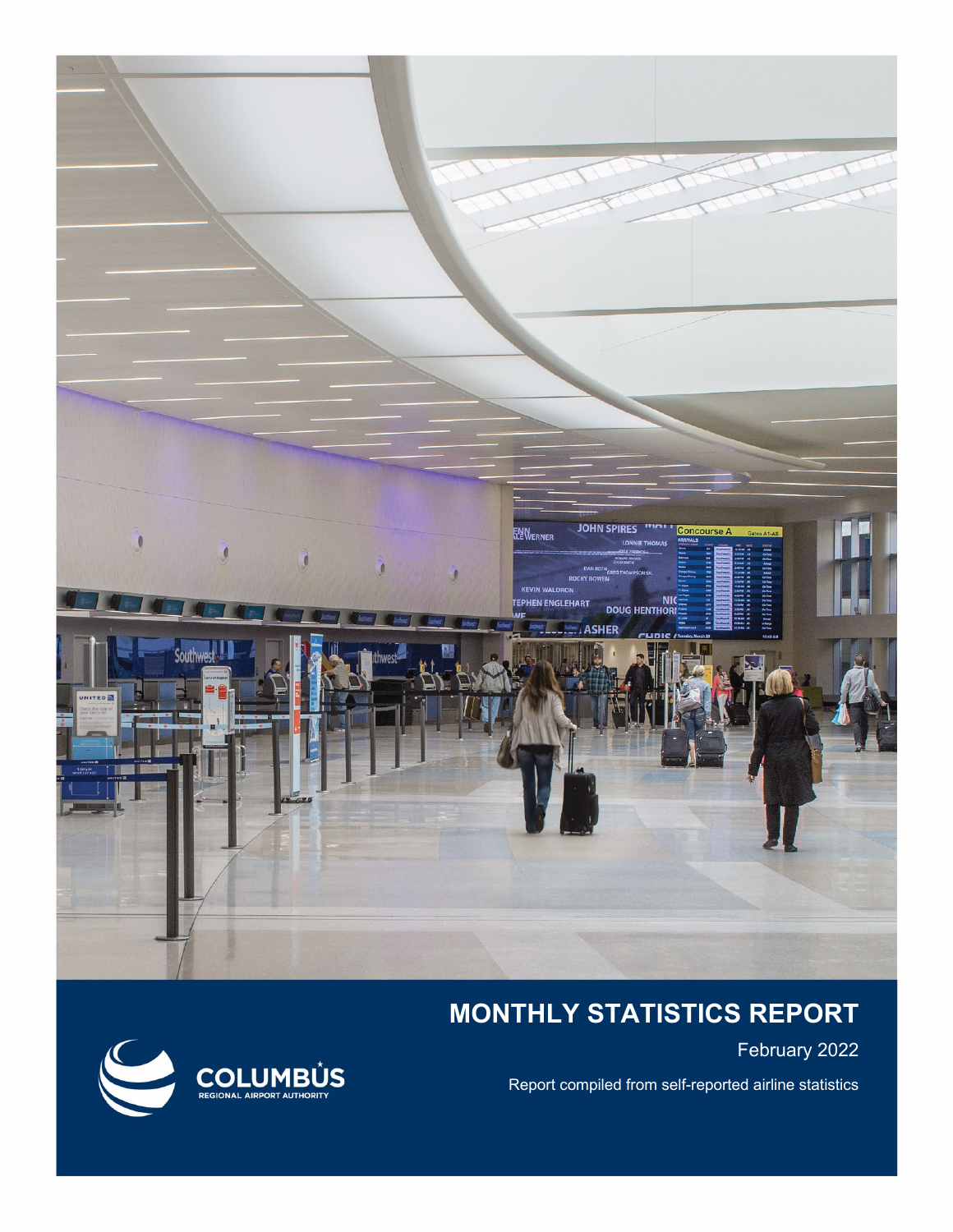## **JOHN GLENN COLUMBUS INTERNATIONAL AIRPORT February 2022**

| <b>PASSENGERS</b>      |
|------------------------|
| Airline                |
| Air Canada Express     |
| Alaska                 |
| American               |
| Breeze                 |
| <b>Delta</b>           |
| Frontier               |
| <b>Southwest</b>       |
| Spirit                 |
| United                 |
| <b>AIRLINES TOTALS</b> |
| <b>CHARTER TOTALS</b>  |
|                        |

| <b>PASSENGERS</b>         |               |                          |                        | <b>Total Passengers - Monthly</b> |         |                         |                |               |                          |                        | <b>Total Passengers - Year to Date</b> |           |                         |          |
|---------------------------|---------------|--------------------------|------------------------|-----------------------------------|---------|-------------------------|----------------|---------------|--------------------------|------------------------|----------------------------------------|-----------|-------------------------|----------|
|                           | <b>Totals</b> |                          | Compared to 2021 (YOY) |                                   |         | <b>Compared to 2019</b> |                | <b>Totals</b> |                          | Compared to 2021 (YOY) |                                        |           | <b>Compared to 2019</b> |          |
| Airline                   | Feb           | Feb                      | Actual                 | <b>Percent</b>                    | Feb     | Actual                  | <b>Percent</b> | <b>YTD</b>    | <b>YTD</b>               | Actual                 | Percent                                | YTD       | Actual                  | Percent  |
|                           | 2022          | 2021                     | Change                 | Change                            | 2019    | Change                  | Change         | 2022          | 2021                     | Change                 | Change                                 | 2019      | Change                  | Change   |
| <b>Air Canada Express</b> | 502           | $\overline{\phantom{a}}$ | 502                    |                                   | 3,936   | $-3,434$                | $-87.2%$       | 1,147         | $\overline{\phantom{0}}$ | 1,147                  |                                        | 8,318     | $-7,171$                | $-86.2%$ |
| Alaska                    | 4.472         | 1.583                    | 2,889                  | 182.5%                            |         | 4,472                   |                | 5,801         | 3,581                    | 2.220                  | 62.0%                                  | ٠         | 5,801                   | #DIV/0!  |
| American                  | 112,065       | 48,968                   | 63,097                 | 128.9%                            | 142,373 | $-30,308$               | $-21.3%$       | 218,160       | 99,934                   | 118,226                | 118.3%                                 | 279,008   | $-60,848$               | $-21.8%$ |
| Breeze                    | 3,904         | $\overline{\phantom{a}}$ | 3,904                  |                                   |         | 3,904                   |                | 7,010         | ٠                        | 7,010                  |                                        |           | 7,010                   |          |
| <b>Delta</b>              | 81.030        | 40.340                   | 40.690                 | 100.9%                            | 115.170 | $-34.140$               | $-29.6%$       | 157.925       | 78.783                   | 79,142                 | 100.5%                                 | 231,975   | $-74,050$               | $-31.9%$ |
| Frontier                  | 6,105         | 4.262                    | 1,843                  | 43.2%                             | 7,019   | $-914$                  | $-13.0%$       | 10,095        | 7.275                    | 2,820                  | 38.8%                                  | 13,699    | $-3,604$                | $-26.3%$ |
| Southwest                 | 158,502       | 71,614                   | 86,888                 | 121.3%                            | 202,079 | $-43.577$               | $-21.6%$       | 310,335       | 146,255                  | 164.080                | 112.2%                                 | 408.107   | $-97,772$               | $-24.0%$ |
| Spirit                    | 46.139        | 21,274                   | 24,865                 | 116.9%                            | 38,302  | 7.837                   | 20.5%          | 90,512        | 44.699                   | 45.813                 | 102.5%                                 | 73,945    | 16,567                  | 22.4%    |
| United                    | 47,879        | 28,886                   | 18,993                 | 65.8%                             | 74,028  | $-26,149$               | $-35.3%$       | 96,815        | 57,203                   | 39,612                 | 69.2%                                  | 145,208   | $-48,393$               | $-33.3%$ |
| <b>AIRLINES TOTALS</b>    | 460.598       | 216.927                  | 243.671                | 112.3%                            | 582.907 | $-122.309$              | $-21.0%$       | 897.800       | 437.730                  | 460.070                | 105.1%                                 | 1.160.260 | $-262,460$              | $-22.6%$ |
| <b>CHARTER TOTALS</b>     | 1.989         | 1,661                    | 328                    | 19.7%                             | 3,118   | $-1,129$                | $-36.2%$       | 5,540         | 3,434                    | 2,106                  | 61.3%                                  | 6,469     | $-929$                  | $-14.4%$ |
| <b>AIRPORT TOTALS</b>     | 462,587       | 218,588                  | 243,999                | 111.6%                            | 586,025 | $-123,438$              | $-21.1%$       | 903,340       | 441,164                  | 462,176                | 104.8%                                 | 1,166,729 | $-263,389$              | $-22.6%$ |
|                           |               |                          |                        |                                   |         |                         |                |               |                          |                        |                                        |           |                         |          |

|               | <b>Total Passengers - Monthly</b> |         |                         |          |               |                          |                        | <b>Total Passengers - Year to Date</b> |            |                  |          |
|---------------|-----------------------------------|---------|-------------------------|----------|---------------|--------------------------|------------------------|----------------------------------------|------------|------------------|----------|
| to 2021 (YOY) |                                   |         | <b>Compared to 2019</b> |          | <b>Totals</b> |                          | Compared to 2021 (YOY) |                                        |            | Compared to 2019 |          |
| <b>Actual</b> | <b>Percent</b>                    | Feb     | <b>Actual</b>           | Percent  | <b>YTD</b>    | <b>YTD</b>               | <b>Actual</b>          | <b>Percent</b>                         | <b>YTD</b> | <b>Actual</b>    | Percent  |
| Change,       | <b>Change</b>                     | 2019    | Change                  | Change   | 2022          | 2021                     | Change                 | Change                                 | 2019       | Change           | Change   |
| 502           |                                   | 3,936   | $-3,434$                | $-87.2%$ | 1,147         | ٠                        | 1,147                  |                                        | 8,318      | $-7,171$         | $-86.2%$ |
| 2,889         | 182.5%                            |         | 4,472                   |          | 5,801         | 3,581                    | 2,220                  | 62.0%                                  | ٠          | 5,801            | #DIV/0!  |
| 63,097        | 128.9%                            | 142,373 | $-30,308$               | $-21.3%$ | 218,160       | 99,934                   | 118,226                | 118.3%                                 | 279,008    | $-60,848$        | $-21.8%$ |
| 3,904         |                                   |         | 3,904                   |          | 7,010         | $\overline{\phantom{a}}$ | 7,010                  |                                        | ٠          | 7,010            |          |
| 40,690        | 100.9%                            | 115,170 | $-34,140$               | $-29.6%$ | 157,925       | 78,783                   | 79,142                 | 100.5%                                 | 231,975    | $-74,050$        | $-31.9%$ |
| 1,843         | 43.2%                             | 7,019   | $-914$                  | $-13.0%$ | 10,095        | 7,275                    | 2,820                  | 38.8%                                  | 13,699     | $-3,604$         | $-26.3%$ |
| 86,888        | 121.3%                            | 202,079 | $-43,577$               | $-21.6%$ | 310,335       | 146,255                  | 164,080                | 112.2%                                 | 408,107    | $-97,772$        | $-24.0%$ |
| 24.865        | 116.9%                            | 38,302  | 7,837                   | 20.5%    | 90,512        | 44,699                   | 45.813                 | 102.5%                                 | 73.945     | 16,567           | 22.4%    |
| 18,993        | 65.8%                             | 74,028  | $-26,149$               | $-35.3%$ | 96,815        | 57,203                   | 39,612                 | 69.2%                                  | 145,208    | $-48,393$        | $-33.3%$ |
| 243,671       | 112.3%                            | 582,907 | -122,309                | $-21.0%$ | 897,800       | 437,730                  | 460,070                | 105.1%                                 | 1,160,260  | $-262,460$       | $-22.6%$ |
| 328           | 19.7%                             | 3,118   | $-1,129$                | $-36.2%$ | 5,540         | 3,434                    | 2,106                  | 61.3%                                  | 6,469      | $-929$           | $-14.4%$ |
| 243,999       | 111.6%                            | 586,025 | $-123,438$              | $-21.1%$ | 903,340       | 441,164                  | 462,176                | 104.8%                                 | 1,166,729  | $-263,389$       | $-22.6%$ |

| <b>CARGO</b>                 |               |         | <b>Total Cargo (Freight and Mail) - Monthly</b> |                |         |                  |                |               |            | <b>Total Cargo (Freight and Mail) - Year-To-Date</b> |          |            |                  |          |
|------------------------------|---------------|---------|-------------------------------------------------|----------------|---------|------------------|----------------|---------------|------------|------------------------------------------------------|----------|------------|------------------|----------|
|                              | <b>Totals</b> |         | Compared to 2021 (YOY)                          |                |         | Compared to 2019 |                | <b>Totals</b> |            | Compared to 2021 (YOY)                               |          |            | Compared to 2019 |          |
| Airline                      | Feb           | Feb     | Actual                                          | <b>Percent</b> | Feb     | Actual           | <b>Percent</b> | <b>YTD</b>    | <b>YTD</b> | Actual                                               | Percent  | <b>YTD</b> | Actual           | Percent  |
|                              | 2022          | 2021    | Change                                          | Change         | 2019    | Change           | Changel        | 2022          | 2021       | <b>Change</b>                                        | Change   | 2019       | Change           | Change   |
| Alaska                       | 28,230        | 27,441  | 789                                             | 2.9%           |         | 28,230           |                | 33,049        | 56,595     | $-23,546$                                            | $-41.6%$ |            | 33,049           |          |
| <b>American</b>              | 98,488        | 99,386  | $-898$                                          | $-0.9%$        | 162,965 | $-64,477$        | $-39.6%$       | 199,704       | 282,216    | $-82,512$                                            | $-29.2%$ | 326,293    | $-126,589$       | $-38.8%$ |
| Delta                        | 88,688        | 81,113  | 7,575                                           | 9.3%           | 159,524 | $-70,836$        | $-44.4%$       | 180,792       | 188,208    | $-7,416$                                             | $-3.9%$  | 340.067    | $-159,275$       | $-46.8%$ |
| <b>Southwest</b>             | 435,872       | 243,519 | 192,353                                         | 79.0%          | 341,267 | 94,605           | 27.7%          | 892,093       | 517,367    | 374,726                                              | 72.4%    | 801,777    | 90,316           | 11.3%    |
| United                       | 43.715        | 17,374  | 26,341                                          | 151.6%         | 82,328  | $-38,613$        | $-46.9%$       | 127,255       | 61,544     | 65,711                                               | 106.8%   | 198,209    | $-70,954$        | $-35.8%$ |
| <b>AIRLINES TOTALS</b>       | 694,993       | 468,833 | 226,160                                         | 48.2%          | 746,084 | $-51,091$        | $-6.8%$        | 1,432,893     | 1,105,930  | 326,963                                              | 29.6%    | 1,666,346  | $-233,453$       | $-14.0%$ |
| <b>CARGO AIRLINES TOTALS</b> | 54,186        | 18,801  | 35,385                                          | 188.2%         | 27,331  | 26,855           | 98.3%          | 58,781        | 20,681     | 38,100                                               | 184.2%   | 34,257     | 24,524           | 71.6%    |
| <b>AIRPORT TOTALS</b>        | 749,179       | 487,634 | 261,545                                         | 53.6%          | 773,415 | $-24,236$        | $-3.1%$        | 1,491,674     | 1,126,611  | 365,063                                              | 32.4%    | 1,700,603  | $-208,929$       | $-12.3%$ |
|                              |               |         |                                                 |                |         |                  |                |               |            |                                                      |          |            |                  |          |

|               |            | <b>Total Cargo (Freight and Mail) - Year-To-Date</b> |                |            |                  |                |
|---------------|------------|------------------------------------------------------|----------------|------------|------------------|----------------|
| <b>Totals</b> |            | Compared to 2021 (YOY)                               |                |            | Compared to 2019 |                |
| <b>YTD</b>    | <b>YTD</b> | <b>Actual</b>                                        | <b>Percent</b> | <b>YTD</b> | <b>Actual</b>    | <b>Percent</b> |
| 2022          | 2021       | Change                                               | <b>Change</b>  | 2019       | Change           | Change         |
| 33,049        | 56,595     | $-23,546$                                            | $-41.6%$       |            | 33.049           |                |
| 199,704       | 282,216    | $-82,512$                                            | $-29.2%$       | 326,293    | $-126,589$       | $-38.8%$       |
| 180,792       | 188,208    | $-7.416$                                             | $-3.9%$        | 340,067    | $-159,275$       | $-46.8%$       |
| 892,093       | 517,367    | 374,726                                              | 72.4%          | 801,777    | 90,316           | 11.3%          |
| 127,255       | 61.544     | 65,711                                               | 106.8%         | 198,209    | $-70.954$        | $-35.8%$       |
| 1,432,893     | 1,105,930  | 326,963                                              | 29.6%          | 1,666,346  | $-233,453$       | $-14.0%$       |
| 58,781        | 20,681     | 38,100                                               | 184.2%         | 34,257     | 24,524           | 71.6%          |
| 1,491,674     | 1,126,611  | 365.063                                              | 32.4%          | 1,700,603  | $-208.929$       | $-12.3%$       |

| <b>AIRCRAFT OPERATIONS</b>   |               |                          |                        |               | <b>Actual Landing Operations - Monthly</b> |                  |          |               |                          |                        |         | <b>Actual Landing Operations - Year to Date</b> |                         |          |
|------------------------------|---------------|--------------------------|------------------------|---------------|--------------------------------------------|------------------|----------|---------------|--------------------------|------------------------|---------|-------------------------------------------------|-------------------------|----------|
|                              | <b>Totals</b> |                          | Compared to 2021 (YOY) |               |                                            | Compared to 2019 |          | <b>Totals</b> |                          | Compared to 2021 (YOY) |         |                                                 | <b>Compared to 2019</b> |          |
| Airline                      | Feb           | Feb                      | Actual                 | Percent       | Feb                                        | Actual           | Percent  | <b>YTD</b>    | <b>YTD</b>               | <b>Actual</b>          | Percent | YTD                                             | Actual                  | Percent  |
|                              | 2022          | 2021                     | Change                 | <b>Change</b> | 2019                                       | Change           | Change   | 2022          | 2021                     | <b>Change</b>          | Change  | 2019                                            | Change                  | Change   |
| <b>Air Canada Express</b>    | 13            | $\overline{\phantom{a}}$ | 13                     |               | 77                                         | $-64$            | $-83.1%$ | 32            | $\overline{\phantom{a}}$ | 32                     |         | 177                                             | $-145$                  | $-81.9%$ |
| Alaska                       | 20            | 12                       | 8                      | 66.7%         |                                            | 20               |          | 26            | 27                       | $-1$                   | $-3.7%$ | ٠                                               | 26                      |          |
| American                     | 894           | 425                      | 469                    | 110.4%        | 1,130                                      | $-236$           | $-20.9%$ | 1,923         | 919                      | 1,004                  | 109.2%  | 2,335                                           | $-412$                  | $-17.6%$ |
| Breeze                       | 36            | $\overline{\phantom{a}}$ | 36                     |               |                                            | 36               |          | 68            |                          | 68                     |         | ٠                                               | 68                      |          |
| <b>Delta</b>                 | 581           | 387                      | 194                    | 50.1%         | 740                                        | $-159$           | $-21.5%$ | 1.239         | 825                      | 414                    | 50.2%   | 1.550                                           | $-311$                  | $-20.1%$ |
| Frontier                     | 30            | 16                       | 14                     | 87.5%         | 24                                         | 6                | 25.0%    | 54            | 29                       | 25                     | 86.2%   | 49                                              | 5                       | 10.2%    |
| <b>Southwest</b>             | 654           | 319                      | 335                    | 105.0%        | 839                                        | $-185$           | $-22.1%$ | 1,390         | 733                      | 657                    | 89.6%   | 1,795                                           | $-405$                  | $-22.6%$ |
| Spirit                       | 177           | 71                       | 106                    | 149.3%        | 130                                        | 47               | 36.2%    | 380           | 164                      | 216                    | 131.7%  | 270                                             | 110                     | 40.7%    |
| <b>United</b>                | 394           | 292                      | 102                    | 34.9%         | 572                                        | $-178$           | $-31.1%$ | 830           | 620                      | 210                    | 33.9%   | 1,172                                           | $-342$                  | $-29.2%$ |
| <b>AIRLINES TOTALS</b>       | 2,799         | 1,522                    | 1,277                  | 83.9%         | 3,512                                      | $-713$           | $-20.3%$ | 5,942         | 3,317                    | 2,625                  | 79.1%   | 7,348                                           | $-1,406$                | $-19.1%$ |
| <b>CHARTER TOTALS</b>        | 82            | 62                       | 20                     | 32.3%         | 108                                        | $-26$            | $-24.1%$ | 191           | 120                      | 71                     | 59.2%   | 211                                             | $-20$                   | $-9.5%$  |
| <b>CARGO AIRLINES TOTALS</b> | 44            | 25                       | 19                     | 76.0%         | 12                                         | 32               | 266.7%   | 56            | 31                       | 25                     | 80.6%   | 24                                              | 32                      | 133.3%   |
| <b>AIRPORT TOTALS</b>        | 2.925         | 1.609                    | 1.316                  | 81.8%         | 3.632                                      | $-707$           | $-19.5%$ | 6.189         | 3.468                    | 2.721                  | 78.5%   | 7.583                                           | $-1.394$                | $-18.4%$ |

|                       |               |       | <b>Actual Landing Operations - Monthly</b> |                |       |                  |          |               |                          | <b>Actual Landing Operations - Year to Date</b> |                |                          |                  |          |
|-----------------------|---------------|-------|--------------------------------------------|----------------|-------|------------------|----------|---------------|--------------------------|-------------------------------------------------|----------------|--------------------------|------------------|----------|
| <b>OPERATIONS</b>     | <b>Totals</b> |       | Compared to 2021 (YOY)                     |                |       | Compared to 2019 |          | <b>Totals</b> |                          | Compared to 2021 (YOY)                          |                |                          | Compared to 2019 |          |
|                       | Feb           | Feb   | Actual                                     | <b>Percent</b> | Feb   | Actual           | Percent  | <b>YTD</b>    | <b>YTD</b>               | <b>Actual</b>                                   | <b>Percent</b> | <b>YTD</b>               | Actual           | Percent  |
|                       | 2022          | 2021  | Change                                     | Change         | 2019  | Change           | Change   | 2022          | 2021                     | Change,                                         | Change         | 2019                     | Changel          | Change   |
| xpress                | 13            |       | 13                                         |                | 77    | $-64$            | $-83.1%$ | 32            | $\sim$                   | 32                                              |                | 177                      | $-145$           | $-81.9%$ |
|                       | 20            | 12    | 8                                          | 66.7%          | ٠     | 20               |          | 26            | 27                       | $-1$                                            | $-3.7%$        | $\overline{\phantom{a}}$ | 26               |          |
|                       | 894           | 425   | 469                                        | 110.4%         | 1,130 | $-236$           | $-20.9%$ | 1,923         | 919                      | 1,004                                           | 109.2%         | 2,335                    | $-412$           | $-17.6%$ |
|                       | 36            |       | 36                                         |                | ٠     | 36               |          | 68            | $\overline{\phantom{a}}$ | 68                                              |                | $\overline{\phantom{a}}$ | 68               |          |
|                       | 581           | 387   | 194                                        | 50.1%          | 740   | $-159$           | $-21.5%$ | 1,239         | 825                      | 414                                             | 50.2%          | 1,550                    | $-311$           | $-20.1%$ |
|                       | 30            | 16    | 14                                         | 87.5%          | 24    | 6                | 25.0%    | 54            | 29                       | 25                                              | 86.2%          | 49                       | 5                | 10.2%    |
|                       | 654           | 319   | 335                                        | 105.0%         | 839   | $-185$           | $-22.1%$ | 1,390         | 733                      | 657                                             | 89.6%          | 1.795                    | $-405$           | $-22.6%$ |
|                       | 177           | 71    | 106                                        | 149.3%         | 130   | 47               | 36.2%    | 380           | 164                      | 216                                             | 131.7%         | 270                      | 110              | 40.7%    |
|                       | 394           | 292   | 102                                        | 34.9%          | 572   | $-178$           | $-31.1%$ | 830           | 620                      | 210                                             | 33.9%          | 1,172                    | $-342$           | $-29.2%$ |
| LS                    | 2,799         | 1,522 | 1,277                                      | 83.9%          | 3,512 | $-713$           | $-20.3%$ | 5,942         | 3,317                    | 2,625                                           | 79.1%          | 7,348                    | $-1,406$         | $-19.1%$ |
| <b>LS</b>             | 82            | 62    | 20                                         | 32.3%          | 108   | $-26$            | $-24.1%$ | 191           | 120                      | 71                                              | 59.2%          | 211                      | $-20$            | $-9.5%$  |
| <b>S TOTALS</b>       | 44            | 25    | 19                                         | 76.0%          | 12    | 32               | 266.7%   | 56            | 31                       | 25                                              | 80.6%          | 24                       | 32               | 133.3%   |
| <b>AIRPORT TOTALS</b> | 2,925         | 1,609 | 1,316                                      | 81.8%          | 3,632 | $-707$           | $-19.5%$ | 6,189         | 3,468                    | 2,721                                           | 78.5%          | 7,583                    | $-1,394$         | $-18.4%$ |

Notes:<br>Due to the COVID-19 pandemic that has impacted traffic since 1Q2020, 2019 data is noted here for baseline comparisons<br>Air Canada Express service began July 3, 2021<br>Breeze Airways service began July 3, 2021

**3/22/2022**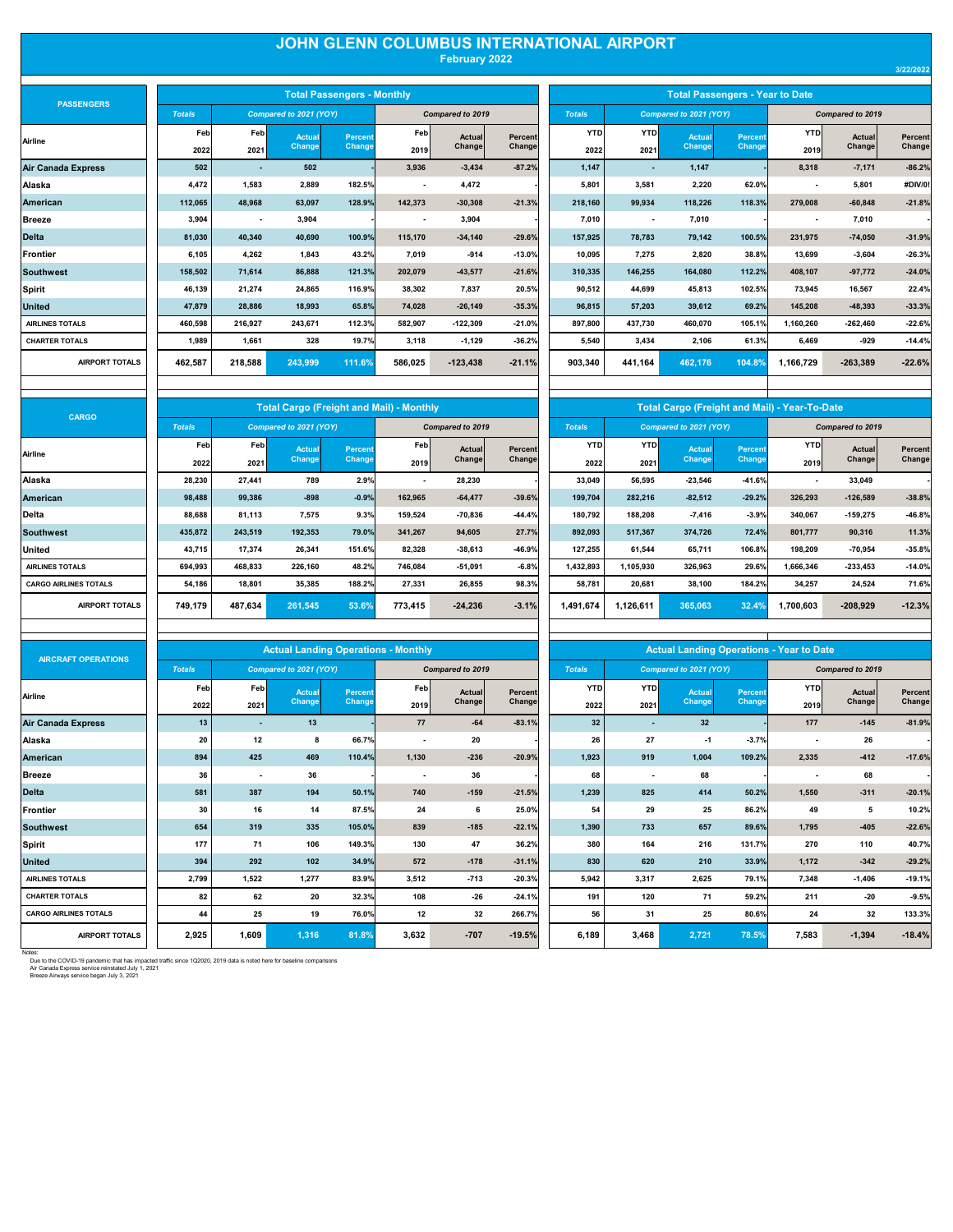

Prepared by the Business Development Division, Columbus Regional Airport Authority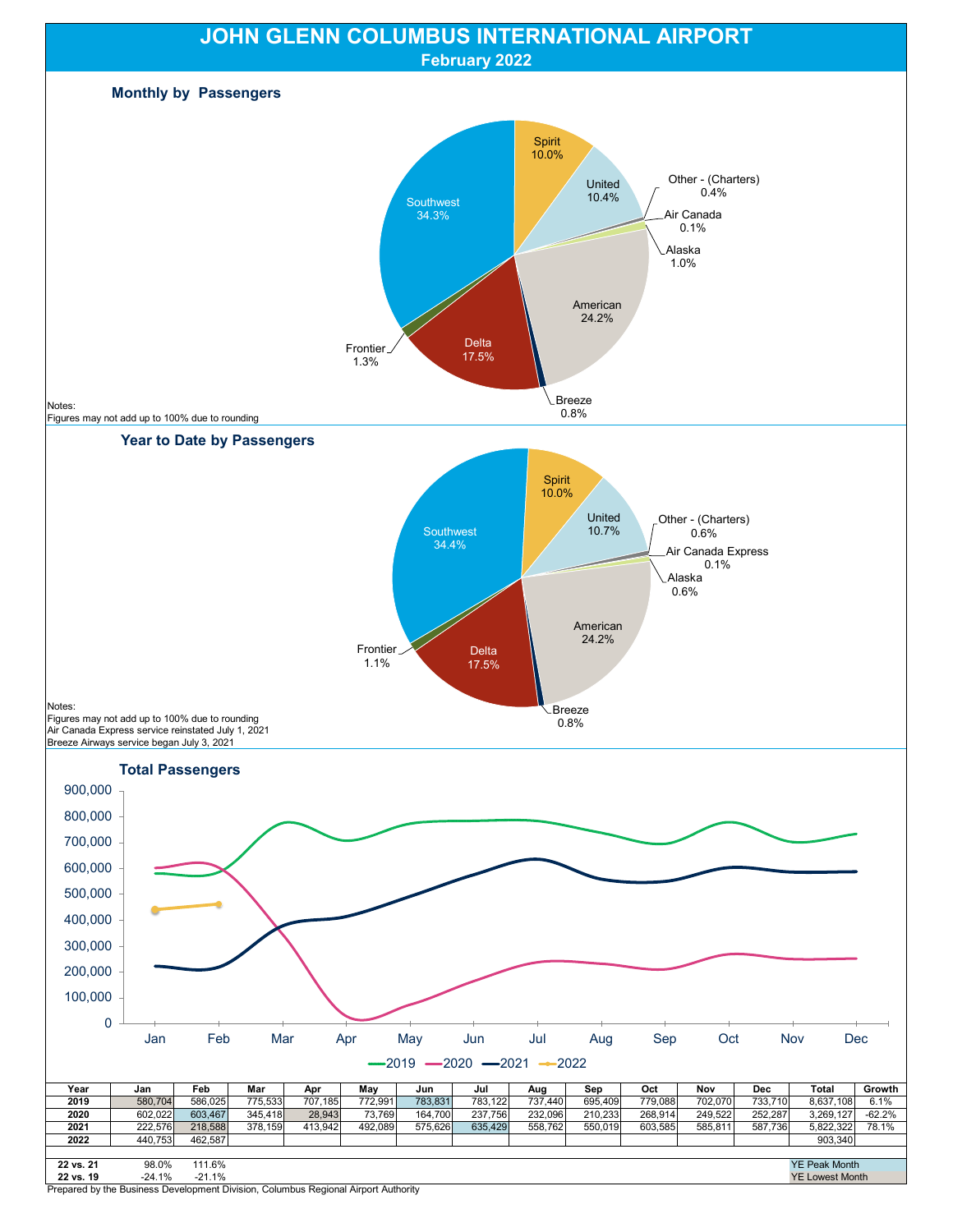## **RICKENBACKER INTERNATIONAL AIRPORT February 2022**

|               | <b>Total Passengers - Monthly</b> |        |                  |            |               |            |                        | <b>Total Passengers - Year to Date</b> |            |                  |           |
|---------------|-----------------------------------|--------|------------------|------------|---------------|------------|------------------------|----------------------------------------|------------|------------------|-----------|
| to 2021 (YOY) |                                   |        | Compared to 2019 |            | <b>Totals</b> |            | Compared to 2021 (YOY) |                                        |            | Compared to 2019 |           |
| Actual        | <b>Percent</b>                    | Feb    | Actual           | Percent    | <b>YTD</b>    | <b>YTD</b> | Actual                 | Percent                                | <b>YTD</b> | Actual           | Percent   |
| <b>Change</b> | Change                            | 2019   | Change           | Change     | 2022          | 2021       | <b>Change</b>          | <b>Change</b>                          | 2019       | Change           | Change    |
| $-547$        | $-4.5%$                           | 12,759 | $-1,180$         | $-9.2%$    | 23,694        | 24,303     | $-609$                 | $-2.5%$                                | 25,160     | $-1,466$         | $-5.8%$   |
| ٠             |                                   | ۰.     |                  |            |               |            | ۰                      |                                        | 775        | $-775$           | $-100.0%$ |
| 355           |                                   | 151    | 204              | 135.1%     | 355           | ۰.         | 355                    |                                        | 151        | 204              | 135.1%    |
| ٠             |                                   | 853    | $-853$           | $-100.0\%$ | ۰             | 839        | $-839$                 | $-100.0%$                              | 1.646      | $-1.646$         | $-100.0%$ |
| $-192$        | $-1.6%$                           | 13,763 | $-1,829$         | $-13.3%$   | 24,049        | 25,142     | $-1,093$               | $-4.3%$                                | 27,732     | $-3,683$         | $-13.3%$  |
|               |                                   |        |                  |            |               |            |                        |                                        |            |                  |           |

|   | <b>Total Cargo (Freight and Mail) - Monthly</b> |                   |                          |                         |                   |                    |                    |                        |                   | <b>Total Cargo (Freight and Mail) - Year-To-Date</b> |                  |                   |
|---|-------------------------------------------------|-------------------|--------------------------|-------------------------|-------------------|--------------------|--------------------|------------------------|-------------------|------------------------------------------------------|------------------|-------------------|
|   | mpared to 2021 (YOY)                            |                   |                          | Compared to 2019        |                   | <b>Totals</b>      |                    | Compared to 2021 (YOY) |                   |                                                      | Compared to 2019 |                   |
| b | Actual<br>Change                                | Percent<br>Change | Feb<br>2019              | <b>Actual</b><br>Change | Percent<br>Change | <b>YTD</b><br>2022 | <b>YTD</b><br>2021 | Actual<br>Change       | Percent<br>Change | <b>YTD</b><br>2019                                   | Actual<br>Change | Percent<br>Change |
|   |                                                 |                   | 614,423                  | $-614, 423$             | $-100.0%$         |                    |                    |                        |                   | 1,357,762                                            | $-1,357,762$     | $-100.0%$         |
|   |                                                 |                   |                          |                         |                   |                    |                    |                        |                   |                                                      |                  |                   |
|   | $-1,436,949$                                    | $-41.1%$          | 2,005,912                | 53,317                  | 2.7%              | 6,178,317          | 6,697,779          | $-519,462$             | $-7.8%$           | 6,096,838                                            | 81,479           | 1.3%              |
|   | 514,777                                         | 115.4%            | 1,312,873                | $-351,975$              | $-26.8%$          | 2,167,253          | 1,440,840          | 726,413                | 50.4%             | 3,274,019                                            | $-1,106,766$     | $-33.8%$          |
|   |                                                 |                   | 608,573                  | $-608,573$              | $-100.0%$         |                    | ٠                  |                        |                   | 1,909,777                                            | $-1,909,777$     | $-100.0%$         |
|   | 870,722                                         | 47.8%             | 2,674,193                | 18,991                  | 0.7%              | 5,680,830          | 4,379,564          | 1,301,266              | 29.7%             | 5,221,641                                            | 459,189          | 8.8%              |
|   | $-382,420$                                      | $-100.0%$         | 1,849,289                | $-1,849,289$            | $-100.0%$         | ٠                  | 382,420            | $-382,420$             | $-100.0%$         | 4,346,800                                            | $-4,346,800$     | $-100.0%$         |
|   | 890,635                                         | 19.1%             | 6,641,521                | $-1,081,024$            | $-16.3%$          | 11,113,238         | 11,101,526         | 11,712                 | 0.1%              | 14,054,516                                           | $-2,941,278$     | $-20.9%$          |
|   | 306,561                                         | 11.7%             | $\overline{\phantom{a}}$ | 2,933,290               |                   | 7,210,319          | 5,725,813          | 1,484,506              | 25.9%             | $\overline{\phantom{a}}$                             | 7,210,319        |                   |
|   | 99,478                                          | 5.5%              | 1,866,907                | 42,007                  | 2.3%              | 3,810,846          | 3,868,835          | $-57,989$              | $-1.5%$           | 3,956,692                                            | $-145,846$       | $-3.7%$           |
|   | 104,892                                         | 468.4%            | 345,135                  | $-217,851$              | $-63.1%$          | 154,034            | 40,568             | 113,466                | 279.7%            | 364,984                                              | $-210,950$       | $-57.8%$          |
|   | $-32,975$                                       | $-1.3%$           | 2,431,644                | 168,944                 | 6.9%              | 7,341,830          | 6,486,143          | 855,687                | 13.2%             | 5.648.531                                            | 1,693,299        | 30.0%             |
|   | 934,721                                         | 5.2%              | 20,350,470               | $-1,506,586$            | $-7.4%$           | 43,656,667         | 40,123,488         | 3,533,179              | 8.8%              | 46,231,560                                           | $-2,574,893$     | $-5.6%$           |
|   |                                                 |                   |                          |                         |                   |                    |                    |                        |                   |                                                      |                  |                   |
|   | 1,095,005                                       | 16.8%             | 8,853,563                | $-1,256,868$            | $-14.2%$          | 15,078,118         | 15,010,929         | 67,189                 | 0.4%              | 18,376,192                                           | $-3,298,074$     | $-17.9%$          |
|   | $-160,284$                                      | $-1.4%$           | 11,496,907               | $-249,718$              | $-2.2%$           | 28,578,549         | 25, 112, 559       | 3,465,990              | 13.8%             | 27,855,368                                           | 723,181          | 2.6%              |
|   | 934,721                                         | 5.2%              | 20.350.470               | $-1.506.586$            | $-7.4%$           | 43.656.667         | 40,123,488         | 3,533,179              | 8.8%              | 46.231.560                                           | $-2.574.893$     | $-5.6%$           |

| <b>PASSENGERS</b>     |               |        |                          | <b>Total Passengers - Monthly</b> |        |                  |            |               |            | <b>Total Passengers - Year to Date</b> |           |        |                  |           |
|-----------------------|---------------|--------|--------------------------|-----------------------------------|--------|------------------|------------|---------------|------------|----------------------------------------|-----------|--------|------------------|-----------|
|                       | <b>Totals</b> |        | Compared to 2021 (YOY)   |                                   |        | Compared to 2019 |            | <b>Totals</b> |            | Compared to 2021 (YOY)                 |           |        | Compared to 2019 |           |
| Airline               | Feb           | Feb    | Actual                   | Percent                           | Feb    | Actual           | Percent    | <b>YTD</b>    | <b>YTD</b> | Actual                                 | Percent   | YTD    | Actual           | Percent   |
|                       | 2022          | 2021   | Change                   | Change                            | 2019   | Change           | Change     | 2022          | 2021       | Change                                 | Change    | 2019   | Change           | Change    |
| <b>Allegiant Air</b>  | 11,579        | 12.126 | $-547$                   | $-4.5%$                           | 12.759 | $-1,180$         | $-9.2%$    | 23,694        | 24.303     | $-609$                                 | $-2.5%$   | 25,160 | $-1,466$         | $-5.8%$   |
| Miami Air             |               | ٠      | ٠                        |                                   |        |                  |            |               |            |                                        |           | 775    | $-775$           | $-100.0%$ |
| <b>Sun Country</b>    | 355           |        | 355                      |                                   | 151    | 204              | 135.1%     | 355           |            | 355                                    |           | 151    | 204              | 135.1%    |
| <b>Other Charters</b> |               | ٠      | $\overline{\phantom{a}}$ |                                   | 853    | $-853$           | $-100.0\%$ |               | 839        | $-839$                                 | $-100.0%$ | 1.646  | $-1,646$         | $-100.0%$ |
| <b>AIRPORT TOTALS</b> | 11.934        | 12,126 | $-192$                   | $-1.6%$                           | 13.763 | $-1,829$         | $-13.3%$   | 24.049        | 25.142     | $-1,093$                               | $-4.3%$   | 27.732 | $-3,683$         | $-13.3%$  |
|                       |               |        |                          |                                   |        |                  |            |               |            |                                        |           |        |                  |           |

| CARGO                                       |               |            | <b>Total Cargo (Freight and Mail) - Monthly</b> |           |            |                  |           |               |            |                        |           | Total Cargo (Freight and Mail) - Year-To-Date |                  |           |
|---------------------------------------------|---------------|------------|-------------------------------------------------|-----------|------------|------------------|-----------|---------------|------------|------------------------|-----------|-----------------------------------------------|------------------|-----------|
|                                             | <b>Totals</b> |            | Compared to 2021 (YOY)                          |           |            | Compared to 2019 |           | <b>Totals</b> |            | Compared to 2021 (YOY) |           |                                               | Compared to 2019 |           |
| Airline                                     | Feb           | Feb        | Actual                                          | Percent   | Feb        | <b>Actual</b>    | Percent   | <b>YTD</b>    | <b>YTD</b> | Actual                 | Percent   | <b>YTD</b>                                    | Actual           | Percent   |
|                                             | 2022          | 2021       | Change                                          | Change    | 2019       | Change           | Change    | 2022          | 2021       | Change                 | Change    | 2019                                          | Change           | Change    |
| <b>AirBridgeCargo</b>                       |               |            | $\overline{\phantom{a}}$                        |           | 614,423    | $-614, 423$      | $-100.0%$ |               |            |                        |           | 1,357,762                                     | $-1,357,762$     | $-100.0%$ |
| Asiana                                      |               | ٠          | ۰.                                              |           |            |                  |           |               |            |                        |           |                                               |                  |           |
| Cargolux                                    | 2,059,229     | 3,496,178  | $-1,436,949$                                    | $-41.1%$  | 2,005,912  | 53,317           | 2.7%      | 6,178,317     | 6,697,779  | $-519,462$             | $-7.8%$   | 6,096,838                                     | 81,479           | 1.3%      |
| <b>Cathay Pacific</b>                       | 960.898       | 446.121    | 514,777                                         | 115.4%    | 1.312.873  | $-351.975$       | $-26.8%$  | 2,167,253     | 1.440.840  | 726,413                | 50.4%     | 3.274.019                                     | $-1.106.766$     | $-33.8%$  |
| China Airlines                              |               |            | $\overline{\phantom{a}}$                        |           | 608.573    | $-608,573$       | $-100.0%$ |               |            |                        |           | 1.909.777                                     | $-1,909,777$     | $-100.0%$ |
| <b>Emirates</b>                             | 2,693,184     | 1.822.462  | 870,722                                         | 47.8%     | 2.674.193  | 18.991           | 0.7%      | 5,680,830     | 4,379,564  | 1,301,266              | 29.7%     | 5.221.641                                     | 459,189          | 8.8%      |
| Etihad                                      |               | 382.420    | $-382,420$                                      | $-100.0%$ | 1.849.289  | $-1,849,289$     | $-100.0%$ |               | 382.420    | $-382,420$             | $-100.0%$ | 4,346,800                                     | $-4,346,800$     | $-100.0%$ |
| FedEx                                       | 5.560.497     | 4.669.862  | 890.635                                         | 19.1%     | 6.641.521  | $-1.081.024$     | $-16.3%$  | 11, 113, 238  | 11.101.526 | 11,712                 | 0.1%      | 14.054.516                                    | $-2,941,278$     | $-20.9%$  |
| Korean Air                                  | 2,933,290     | 2.626.729  | 306,561                                         | 11.7%     |            | 2,933,290        |           | 7,210,319     | 5,725,813  | 1,484,506              | 25.9%     |                                               | 7,210,319        |           |
| <b>UPS</b>                                  | 1,908,914     | 1.809.436  | 99,478                                          | 5.5%      | 1.866.907  | 42,007           | 2.3%      | 3,810,846     | 3.868.835  | $-57,989$              | $-1.5%$   | 3.956.692                                     | $-145,846$       | $-3.7%$   |
| <b>Other Cargo Charters - Domestic</b>      | 127,284       | 22,392     | 104.892                                         | 468.4%    | 345.135    | $-217.851$       | $-63.1%$  | 154,034       | 40.568     | 113,466                | 279.7%    | 364.984                                       | $-210,950$       | $-57.8%$  |
| <b>Other Cargo Charters - International</b> | 2.600.588     | 2,633,563  | $-32.975$                                       | $-1.3%$   | 2.431.644  | 168.944          | 6.9%      | 7,341,830     | 6,486,143  | 855,687                | 13.2%     | 5.648.531                                     | 1,693,299        | 30.0%     |
| <b>AIRPORT TOTALS</b>                       | 18,843,884    | 17.909.163 | 934,721                                         | 5.2%      | 20,350,470 | $-1,506,586$     | $-7.4%$   | 43.656.667    | 40,123,488 | 3,533,179              | 8.8%      | 46.231.560                                    | $-2,574,893$     | $-5.6%$   |
|                                             |               |            |                                                 |           |            |                  |           |               |            |                        |           |                                               |                  |           |
| <b>TOTAL DOMESTIC</b>                       | 7.596.695     | 6,501,690  | 1,095,005                                       | 16.8%     | 8,853,563  | $-1.256.868$     | $-14.2%$  | 15,078,118    | 15,010,929 | 67,189                 | 0.4%      | 18,376,192                                    | $-3.298.074$     | $-17.9%$  |
| <b>TOTAL INTERNATIONAL</b>                  | 11.247.189    | 11.407.473 | $-160.284$                                      | $-1.4%$   | 11,496,907 | $-249.718$       | $-2.2%$   | 28.578.549    | 25.112.559 | 3.465.990              | 13.8%     | 27.855.368                                    | 723.181          | 2.6%      |
| <b>AIRPORT TOTALS</b>                       | 18,843,884    | 17.909.163 | 934,721                                         | 5.2%      | 20,350,470 | $-1,506,586$     | $-7.4%$   | 43,656,667    | 40,123,488 | 3,533,179              | 8.8%      | 46,231,560                                    | $-2,574,893$     | $-5.6%$   |

|                                             |                |                          | <b>Actual Landing Operations - Monthly</b> |                   |                          |                          |                   |                    |                          |                          |                   | <b>Actual Landing Operations - Year to Date</b> |                  |                   |
|---------------------------------------------|----------------|--------------------------|--------------------------------------------|-------------------|--------------------------|--------------------------|-------------------|--------------------|--------------------------|--------------------------|-------------------|-------------------------------------------------|------------------|-------------------|
| <b>AIRCRAFT OPERATIONS</b>                  | <b>Totals</b>  |                          | Compared to 2021 (YOY)                     |                   |                          | Compared to 2019         |                   | <b>Totals</b>      |                          | Compared to 2021 (YOY)   |                   |                                                 | Compared to 2019 |                   |
| Airline                                     | Feb<br>2022    | Feb<br>2021              | Actual<br>Change                           | Percent<br>Change | Feb<br>2019              | Actual<br>Change         | Percent<br>Change | <b>YTD</b><br>2022 | <b>YTD</b><br>2021       | Actual<br>Change         | Percent<br>Change | <b>YTD</b><br>2019                              | Actual<br>Change | Percent<br>Change |
| <b>Allegiant Air</b>                        | 38             | 53                       | $-15$                                      | $-28.3%$          | 44                       | -6                       | $-13.6%$          | 82                 | 109                      | $-27$                    | $-24.8%$          | 85                                              | $-3$             | $-3.5%$           |
| <b>Miami Air</b>                            |                | ٠                        | $\overline{\phantom{a}}$                   |                   | $\overline{\phantom{a}}$ | $\overline{\phantom{a}}$ |                   |                    |                          | $\blacksquare$           |                   | 6                                               | -6               | $-100.0%$         |
| <b>Sun Country</b>                          | $\overline{2}$ | ٠                        | $\overline{2}$                             |                   | $\mathbf{1}$             | $\mathbf{1}$             | 100.0%            | $\overline{2}$     |                          | $\overline{2}$           |                   | $\mathbf{1}$                                    | $\mathbf{1}$     | 100.0%            |
| <b>Other Charters</b>                       |                | $\overline{\phantom{a}}$ |                                            |                   | 3                        | -3                       | $-100.0%$         |                    | $\overline{\phantom{a}}$ | $\overline{\phantom{a}}$ |                   | $\overline{\phantom{a}}$                        | $\cdot 7$        | $-100.0%$         |
| PASSENGER OPERATIONS TOTALS                 | 40             | 53                       | $-13$                                      | $-24.5%$          | 48                       | -8                       | $-16.7%$          | 84                 | 109                      | $-25$                    | $-22.9%$          | 99                                              | $-15$            | $-15.2%$          |
| AirBridgeCargo                              |                | $\overline{\phantom{a}}$ | $\sim$                                     |                   | $\overline{2}$           | $-2$                     | $-100.0%$         |                    | ٠                        | $\overline{\phantom{a}}$ |                   | $\overline{\mathbf{4}}$                         | $-4$             | $-100.0%$         |
| <b>Asiana</b>                               |                | $\sim$                   | ٠                                          |                   | $\overline{\phantom{a}}$ | $\sim$                   |                   | ٠                  | $\overline{\phantom{a}}$ | ٠                        |                   | ۰                                               | $\sim$           |                   |
| Cargolux                                    | 9              | 12                       | $-3$                                       | $-25.0%$          | 10                       | $-1$                     | $-10.0%$          | 23                 | 25                       | $-2$                     | $-8.0%$           | 27                                              | $-4$             | $-14.8%$          |
| <b>Cathay Pacific</b>                       | 6              | 5                        | $\mathbf{1}$                               | 20.0%             | 13                       | $-7$                     | $-53.8%$          | 11                 | 14                       | $-3$                     | $-21.4%$          | 29                                              | $-18$            | $-62.1%$          |
| <b>China Airlines</b>                       |                | ۰.                       |                                            |                   | 4                        | $-4$                     | $-100.0%$         |                    | ۰                        | ٠                        |                   | 13                                              | $-13$            | $-100.0%$         |
| <b>Emirates</b>                             | 30             | 16                       | 14                                         | 87.5%             | 15                       | 15                       | 100.0%            | 64                 | 43                       | 21                       | 48.8%             | 29                                              | 35               | 120.7%            |
| <b>Etihad</b>                               |                | 3                        | $-3$                                       | $-100.0%$         | 8                        | -8                       | $-100.0%$         |                    | 3                        | $-3$                     | $-100.0%$         | 19                                              | $-19$            | $-100.0%$         |
| FedEx                                       | 106            | 103                      | 3 <sup>2</sup>                             | 2.9%              | 130                      | $-24$                    | $-18.5%$          | 229                | 228                      | $\mathbf{1}$             | 0.4%              | 272                                             | $-43$            | $-15.8%$          |
| Korean Air                                  | 35             | 31                       | $\overline{4}$                             | 12.9%             |                          | 35                       |                   | 86                 | 67                       | 19                       | 28.4%             |                                                 | 86               |                   |
| <b>UPS</b>                                  | 24             | 26                       | $-2$                                       | $-7.7%$           | 39                       | $-15$                    | $-38.5%$          | 48                 | 52                       | $-4$                     | $-7.7%$           | 82                                              | $-34$            | $-41.5%$          |
| <b>Other Cargo Charters - Domestic</b>      | 72             | 64                       | 8                                          | 12.5%             | 52                       | 20                       | 38.5%             | 134                | 138                      | $-4$                     | $-2.9%$           | 103                                             | 31               | 30.1%             |
| <b>Other Cargo Charters - International</b> | 24             | 15                       | 9                                          | 60.0%             | 11                       | 13                       | 118.2%            | 58                 | 35                       | 23                       | 65.7%             | 27                                              | 31               | 114.8%            |
| <b>CARGO OPERATIONS TOTALS</b>              | 306            | 275                      | 31                                         | 11.3%             | 284                      | 22                       | 7.7%              | 653                | 605                      | 48                       | 7.9%              | 605                                             | 48               | 7.9%              |
| <b>AIRPORT TOTALS</b>                       | 346            | 328                      | 18                                         | 5.5%              | 332                      | 14                       | 4.2%              | 737                | 714                      | 23                       | 3.2%              | 704                                             | 33               | 4.7%              |

Notes: Due to the COVID-19 pandemic that has impacted traffic since 1Q2020, 2019 data is noted here for baseline comparisons

| <b>Actual Landing Operations - Monthly</b> |                   |                          |                          |                   | <b>Actual Landing Operations - Year to Date</b> |                          |                         |                   |                          |                  |                   |  |  |
|--------------------------------------------|-------------------|--------------------------|--------------------------|-------------------|-------------------------------------------------|--------------------------|-------------------------|-------------------|--------------------------|------------------|-------------------|--|--|
| pared to 2021 (YOY)                        |                   | Compared to 2019         |                          |                   | <b>Totals</b>                                   | Compared to 2021 (YOY)   |                         |                   | Compared to 2019         |                  |                   |  |  |
| <b>Actual</b><br>Change                    | Percent<br>Change | Feb                      | <b>Actual</b><br>Change  | Percent<br>Change | <b>YTD</b>                                      | <b>YTD</b>               | <b>Actual</b><br>Change | Percent<br>Change | <b>YTD</b>               | Actual<br>Change | Percent<br>Change |  |  |
|                                            |                   | 2019                     |                          |                   | 2022                                            | 2021                     |                         |                   | 2019                     |                  |                   |  |  |
| $-15$                                      | $-28.3%$          | 44                       | $-6$                     | $-13.6%$          | 82                                              | 109                      | $-27$                   | $-24.8%$          | 85                       | $-3$             | $-3.5%$           |  |  |
| ٠                                          |                   | ٠                        | $\overline{\phantom{a}}$ |                   |                                                 | ٠                        | ٠                       |                   | 6                        | $\textbf{-6}$    | $-100.0%$         |  |  |
| $\overline{2}$                             |                   | $\mathbf{1}$             | $\mathbf{1}$             | 100.0%            | 2                                               |                          | $\overline{\mathbf{2}}$ |                   | $\mathbf{1}$             | $\mathbf{1}$     | 100.0%            |  |  |
| $\blacksquare$                             |                   | 3                        | -3                       | $-100.0%$         |                                                 |                          | ٠                       |                   | $\overline{\phantom{a}}$ | $-7$             | $-100.0%$         |  |  |
| $-13$                                      | $-24.5%$          | 48                       | -8                       | $-16.7%$          | 84                                              | 109                      | $-25$                   | $-22.9%$          | 99                       | $-15$            | $-15.2%$          |  |  |
| ٠                                          |                   | $\overline{\mathbf{2}}$  | $-2$                     | $-100.0%$         |                                                 | ٠                        | ٠                       |                   | 4                        | $-4$             | $-100.0%$         |  |  |
| $\blacksquare$                             |                   | ٠                        | ٠                        |                   | ٠.                                              | $\overline{\phantom{a}}$ | ٠                       |                   | ٠                        | ٠                |                   |  |  |
| $\textbf{-3}$                              | $-25.0%$          | 10                       | $-1$                     | $-10.0%$          | 23                                              | 25                       | $-2$                    | $-8.0%$           | 27                       | $-4$             | $-14.8%$          |  |  |
| $\mathbf{1}$                               | 20.0%             | 13                       | $-7$                     | $-53.8%$          | 11                                              | 14                       | $-3$                    | $-21.4%$          | 29                       | $-18$            | $-62.1%$          |  |  |
| ٠                                          |                   | 4                        | $-4$                     | $-100.0%$         |                                                 | ٠                        | ٠                       |                   | 13                       | $-13$            | $-100.0%$         |  |  |
| 14                                         | 87.5%             | 15                       | 15                       | 100.0%            | 64                                              | 43                       | 21                      | 48.8%             | 29                       | 35               | 120.7%            |  |  |
| $\textbf{-3}$                              | $-100.0%$         | 8                        | -8                       | $-100.0%$         |                                                 | 3                        | $\boldsymbol{\cdot}3$   | $-100.0%$         | 19                       | $-19$            | $-100.0%$         |  |  |
| $\mathbf{3}$                               | 2.9%              | 130                      | $-24$                    | $-18.5%$          | 229                                             | 228                      | $\mathbf{1}$            | 0.4%              | 272                      | $-43$            | $-15.8%$          |  |  |
| 4                                          | 12.9%             | $\overline{\phantom{a}}$ | 35                       |                   | 86                                              | 67                       | 19                      | 28.4%             | ٠                        | 86               |                   |  |  |
| $-2$                                       | $-7.7%$           | 39                       | $-15$                    | $-38.5%$          | 48                                              | 52                       | $-4$                    | $-7.7%$           | 82                       | $-34$            | $-41.5%$          |  |  |
| 8                                          | 12.5%             | 52                       | 20                       | 38.5%             | 134                                             | 138                      | $\mathbf{-4}$           | $-2.9%$           | 103                      | 31               | 30.1%             |  |  |
| 9                                          | 60.0%             | 11                       | 13                       | 118.2%            | 58                                              | 35                       | 23                      | 65.7%             | 27                       | 31               | 114.8%            |  |  |
| 31                                         | 11.3%             | 284                      | 22                       | 7.7%              | 653                                             | 605                      | 48                      | 7.9%              | 605                      | 48               | 7.9%              |  |  |
| 18                                         | 5.5%              | 332                      | 14                       | 4.2%              | 737                                             | 714                      | 23                      | 3.2%              | 704                      | 33               | 4.7%              |  |  |

**3/22/2022**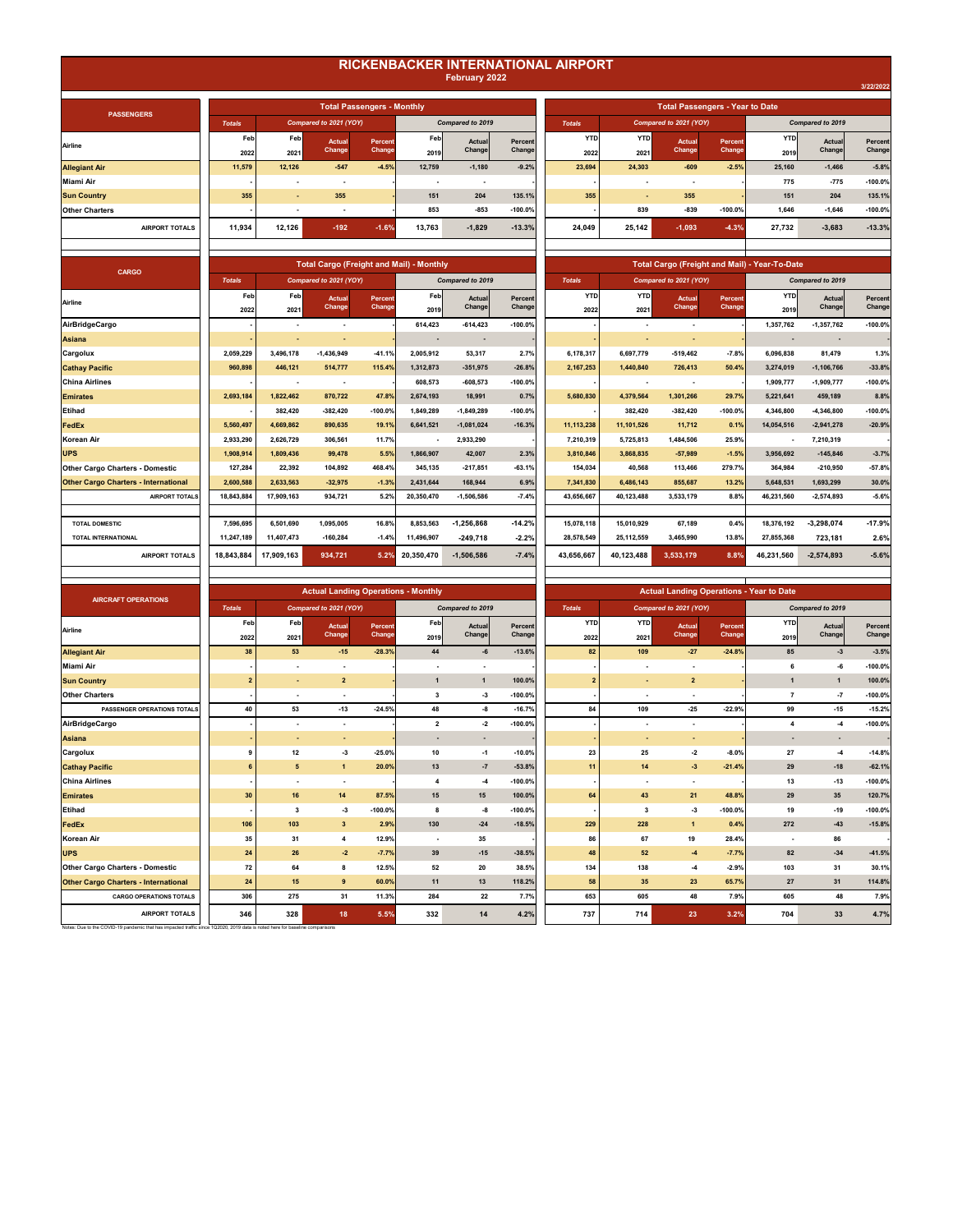

Prepared by the Business Development Division, Columbus Regional Airport Authority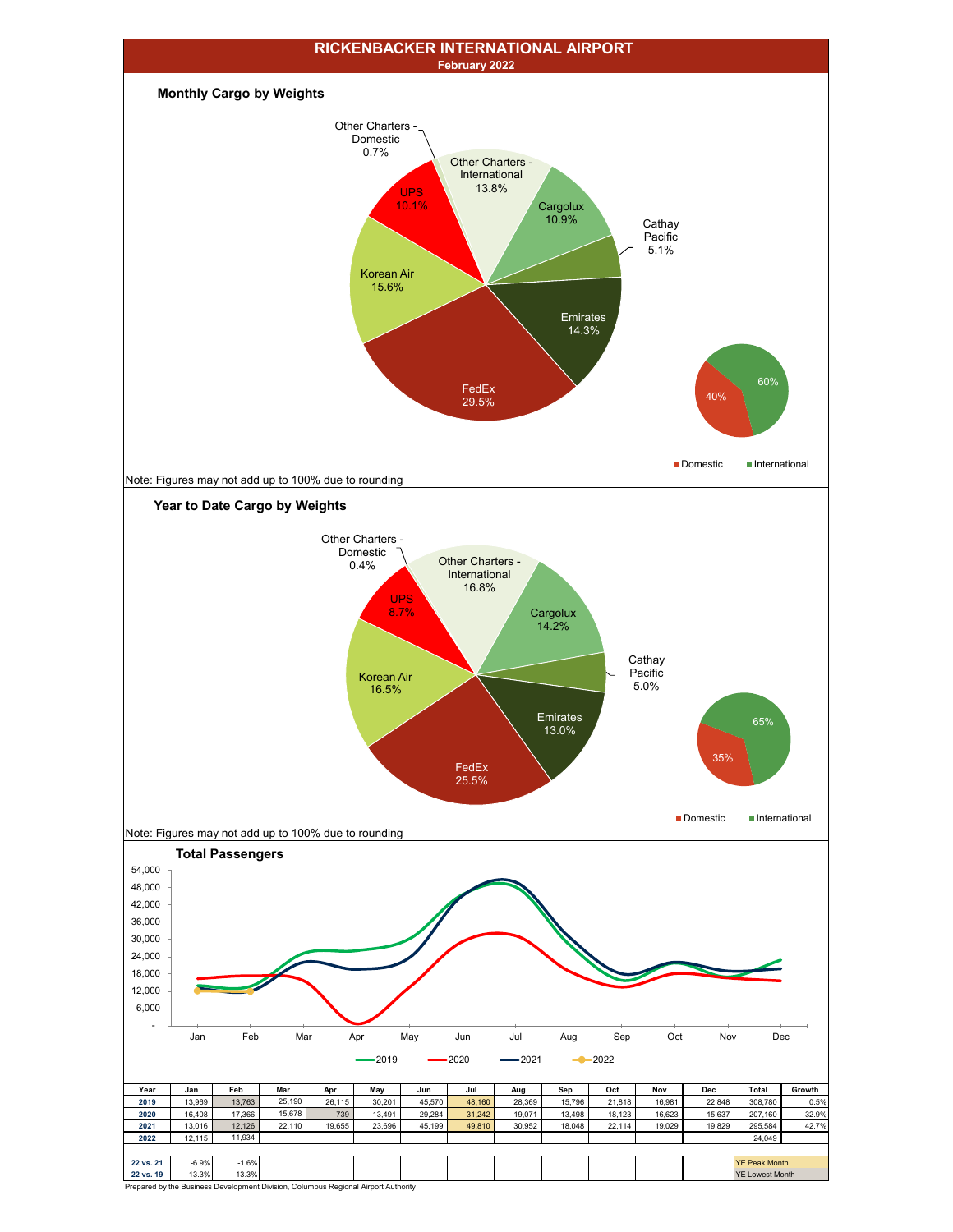|                                                                                                                                                       |                                                 |             |                  |                   |                  |                                                 |                                               | <b>COMBINED AIRPORTS TRAFFIC REPORT</b>            |                    |                  |                   |                    |                  |                   |
|-------------------------------------------------------------------------------------------------------------------------------------------------------|-------------------------------------------------|-------------|------------------|-------------------|------------------|-------------------------------------------------|-----------------------------------------------|----------------------------------------------------|--------------------|------------------|-------------------|--------------------|------------------|-------------------|
|                                                                                                                                                       |                                                 |             |                  |                   |                  | February 2022                                   |                                               |                                                    |                    |                  |                   |                    |                  | 3/22/2022         |
| <b>PASSENGERS</b>                                                                                                                                     | <b>Total Passengers - Monthly</b>               |             |                  |                   |                  |                                                 | <b>Total Passengers - Year to Date</b>        |                                                    |                    |                  |                   |                    |                  |                   |
|                                                                                                                                                       | Compared to 2021 (YOY)                          |             |                  | Compared to 2019  |                  |                                                 | Compared to 2021 (YOY)                        |                                                    |                    |                  | Compared to 2019  |                    |                  |                   |
| <b>Airports</b>                                                                                                                                       | Feb<br>2022                                     | Feb<br>2021 | Actual<br>Change | Percent<br>Change | Feb<br>2019      | Actual<br>Change                                | Percent<br>Change                             | <b>YTD</b><br>2022                                 | <b>YTD</b><br>2021 | Actual<br>Change | Percent<br>Change | <b>YTD</b><br>2019 | Actual<br>Change | Percent<br>Change |
| <b>John Glenn International</b>                                                                                                                       | 462.587                                         | 218,588     | 243.999          | 111.6%            | 586.025          | $-123.438$                                      | $-21.1%$                                      | 903.340                                            | 441.164            | 462.176          | 104.8%            | 1.166.729          | $-263.389$       | $-22.6%$          |
| <b>Rickenbacker International</b>                                                                                                                     | 11,934                                          | 12,126      | $-192$           | $-1.6%$           | 13,763           | $-1,829$                                        | $-13.3%$                                      | 24,049                                             | 25,142             | $-1,093$         | $-4.3%$           | 27,732             | $-3,683$         | $-13.3%$          |
| <b>AIRPORT TOTALS</b>                                                                                                                                 | 474,521                                         | 230,714     | 243,807          | 105.7%            | 599,788          | $-125,267$                                      | $-20.9%$                                      | 927,389                                            | 466,306            | 461,083          | 98.9%             | 1,194,461          | $-267,072$       | $-22.4%$          |
| <b>CARGO</b>                                                                                                                                          | <b>Total Cargo (Freight and Mail) - Monthly</b> |             |                  |                   |                  |                                                 | Total Cargo (Freight and Mail) - Year-To-Date |                                                    |                    |                  |                   |                    |                  |                   |
|                                                                                                                                                       | Compared to 2021 (YOY)                          |             |                  |                   | Compared to 2019 |                                                 |                                               | Compared to 2021 (YOY)                             |                    |                  |                   | Compared to 2019   |                  |                   |
| <b>Airports</b>                                                                                                                                       | Feb<br>2022                                     | Feb<br>2020 | Actual<br>Change | Percent<br>Change | Feb<br>2019      | Actual<br>Change                                | Percent<br>Change                             | <b>YTD</b><br>2022                                 | <b>YTD</b><br>2021 | Actual<br>Change | Percent<br>Change | <b>YTD</b><br>2019 | Actual<br>Change | Percent<br>Change |
| John Glenn International                                                                                                                              | 749.179                                         | 487,634     | 261,545          | 53.6%             | 773,415          | $-24,236$                                       | $-3.1%$                                       | 1.491.674                                          | 1.126.611          | 365,063          | 32.4%             | 1.700.603          | $-208.929$       | $-12.3%$          |
| <b>Rickenbacker International</b>                                                                                                                     | 18,843,884                                      | 17,909,163  | 934,721          | 5.2%              | 20,350,470       | $-1,506,586$                                    | $-7.4%$                                       | 43,656,667                                         | 40,123,488         | 3,533,179        | 8.8%              | 46,231,560         | $-2,574,893$     | $-5.6%$           |
| <b>AIRPORT TOTALS</b>                                                                                                                                 | 19,593,063                                      | 18,396,797  | 1,196,266        | 6.5%              | 21,123,885       | $-1,530,822$                                    | $-7.2%$                                       | 45,148,341                                         | 41,250,099         | 3,898,242        | 9.5%              | 47,932,163         | $-2,783,822$     | $-5.8%$           |
|                                                                                                                                                       |                                                 |             |                  |                   |                  |                                                 |                                               |                                                    |                    |                  |                   |                    |                  |                   |
| <b>AIRCRAFT OPERATIONS</b>                                                                                                                            | <b>Actual Landing Operations - Monthly</b>      |             |                  |                   |                  | <b>Actual Landing Operations - Year to Date</b> |                                               |                                                    |                    |                  |                   |                    |                  |                   |
|                                                                                                                                                       | Compared to 2021 (YOY)                          |             |                  | Compared to 2019  |                  |                                                 |                                               | Compared to 2021 (YOY)<br><b>YTD</b><br><b>YTD</b> |                    |                  | <b>YTD</b>        | Compared to 2019   |                  |                   |
| <b>Airports</b>                                                                                                                                       | Feb<br>2022                                     | Feb<br>2021 | Actual<br>Change | Percent<br>Change | Feb<br>2019      | Actual<br>Change                                | Percent<br>Change                             | 2022                                               | 2021               | Actual<br>Change | Percent<br>Change | 2019               | Actual<br>Change | Percent<br>Change |
| <b>John Glenn International</b>                                                                                                                       | 2.925                                           | 1.609       | 1.316            | 81.8%             | 3.632            | $-707$                                          | $-19.5%$                                      | 6.189                                              | 3.468              | 2,721            | 78.5%             | 7.583              | $-1,394$         | $-18.4%$          |
| <b>Rickenbacker International</b>                                                                                                                     | 346                                             | 328         | 18               | 5.5%              | 332              | 14                                              | 4.2%                                          | 737                                                | 714                | 23               | 3.2%              | 704                | 33               | 4.7%              |
| <b>AIRPORT TOTALS</b><br>Notes: Due to the COVID-19 pandemic that has impacted traffic since 1Q2020, 2019 data is noted here for baseline comparisons | 3,271                                           | 1,937       | 1,334            | 68.9%             | 3,964            | $-693$                                          | $-17.5%$                                      | 6,926                                              | 4,182              | 2,744            | 65.6%             | 8.287              | $-1,361$         | $-16.4%$          |